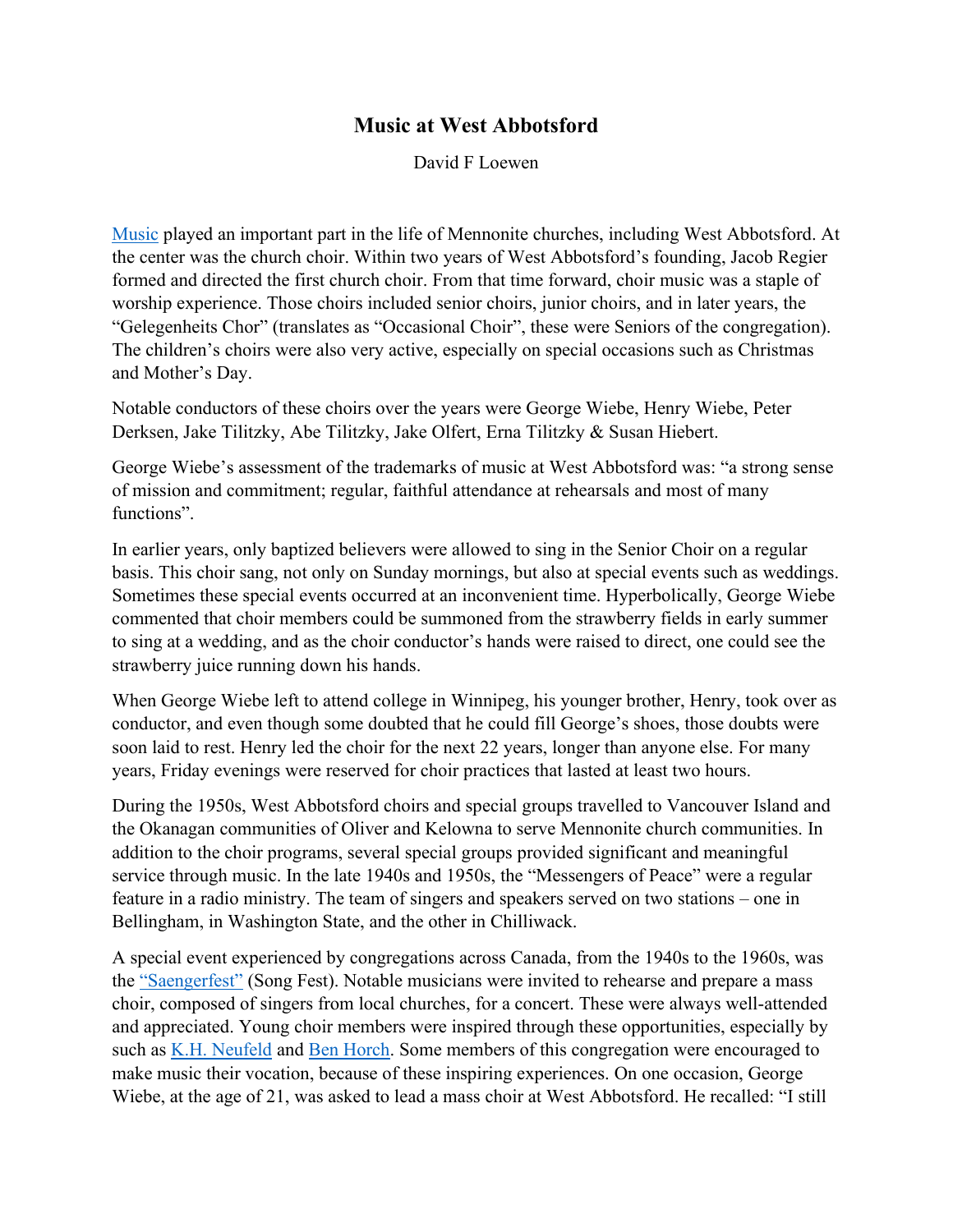remember my thrill (and fear) of directing a mass choir of about 100 singers in my first attempt at Bach's chorale, 'Wachet auf ruft uns die Stimme' (Awake, the voice is calling us)."

Other special church groups included "Reflections", a 1970s women's octet; Chapel Strings, a group of Senior women who entertained on their guitars, balalaikas, and other stringed instruments during the 1980s. Several of these groups made recordings.

When asked to recall his years at West Abbotsford, George Wiebe offered the following:

"Personally, the musical experiences during my stay at West Abbotsford were some of the most significant influences in shaping my spiritual life, my personal and social life, as well as my future vocation." [George Wiebe](https://www.thecanadianencyclopedia.ca/en/article/george-wiebe-emc) taught music and conducted choirs at Canadian Mennonite Bible College in Winnipeg from 1954 to 1991.

**Sources**: Living Stones: A History of West Abbotsford Mennonite Church, 1936-1986 Global Anabaptist Mennonite Encyclopedia Online (GAMEO)

## Legend for photos on next page.

1

Peter Derksen, Peter Unger, Jake Rempel, David P Wiebe, John Letkeman, David Sawatzky, Dave Wiebe, Ed Rempel Linda Elias, Helen Letkeman, Tina Heinrichs, Melita Derksen, Mrs. Nick Dyck, Annie Unger, Elsie Elias, Margaret Rempel, Anita Friesen, Mary Tilitzky, Erna Derksen, Peter P Penner  $\mathcal{P}$ Identifiable individuals in this photo are: Henry Wiebe, Frank Sawatzky, Frank H Epp, Peter Derksen, Dave Wiebe, Abe Buhler, Jake Tilitzky, George Wiebe. Anna Epp, Agnes Dueck, Martha Krueger, Helena Schroeder 3 , Peter Derksen, Jake Tilitzky, Bill Wiebe, Henry Wiebe, Anna Epp, Helen Letkeman, Melita Derksen. Seated: Martin Loewen (driver, my father). 5 John Wiebe, Henry Wiebe, Bill Wiebe, Dave Wiebe, Susan Enns, Mary Derksen, Peter Derksen George Wiebe, \_\_, \_\_, Anna Epp, Jake Tilitzky, Erna Derksen, Henry Wiebe, Melita Derksen, Bill Wiebe, Helen Letkeman, Rev. Heinrich H. Neufeld 7 Henry Wiebe, John Wiebe, Bill Wiebe, Menno Wiebe R Brothers, George, Dave, Art, & Henry Wiebe